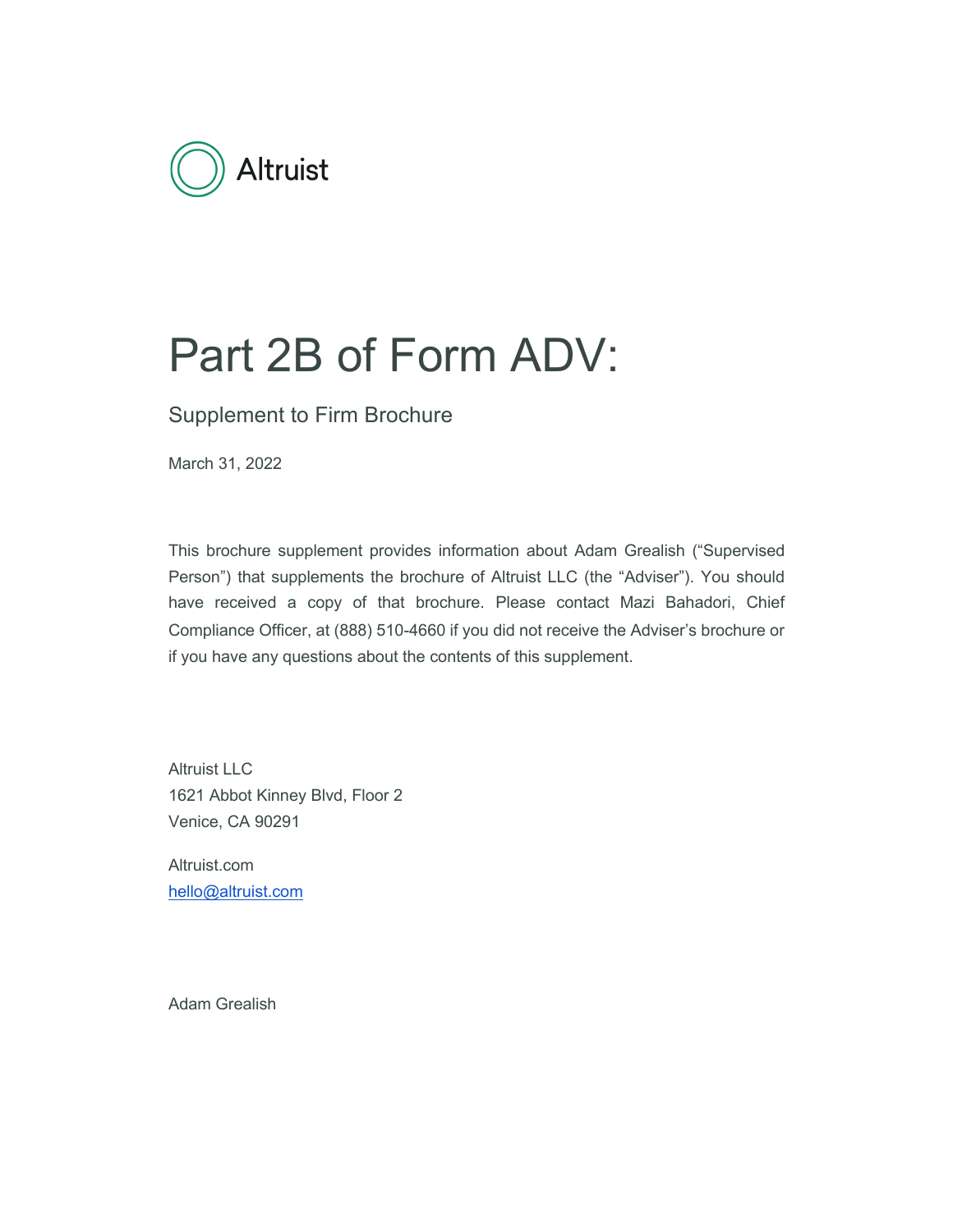

# **2. Educational Background and Business Experience**

Mr. Adam Grealish was born in 1982.

BA in Economics, University of Chicago, 2005

Head of Investments, Altruist Corp, 2021 - Present Head of Investing, Betterment, 2016 - 2021 Founder, Roletroll, 2013-2016 Vice President, Goldman Sachs & Co., 2010-2013 Senior Quantitative Analyst, New York Life Investments, 2006-2010 Analyst, TD Securities, 2005-2006

# **3. Disciplinary Information**

There are no legal or disciplinary events with respect to the Supervised Person listed above.

### **4. Other Business Activities**

The Supervised Person listed above consults on industry matters and writes for academic journals, reference books, and industry publications.

# **5. Additional Compensation**

The Supervised Person listed above receives no economic benefit for providing advisory services from someone who is not a client.

### **6. Supervision**

The Supervised Person is subject to regular oversight per the Adviser's Compliance Monitoring Program, overseen by the CCO. The CCO, who is responsible for